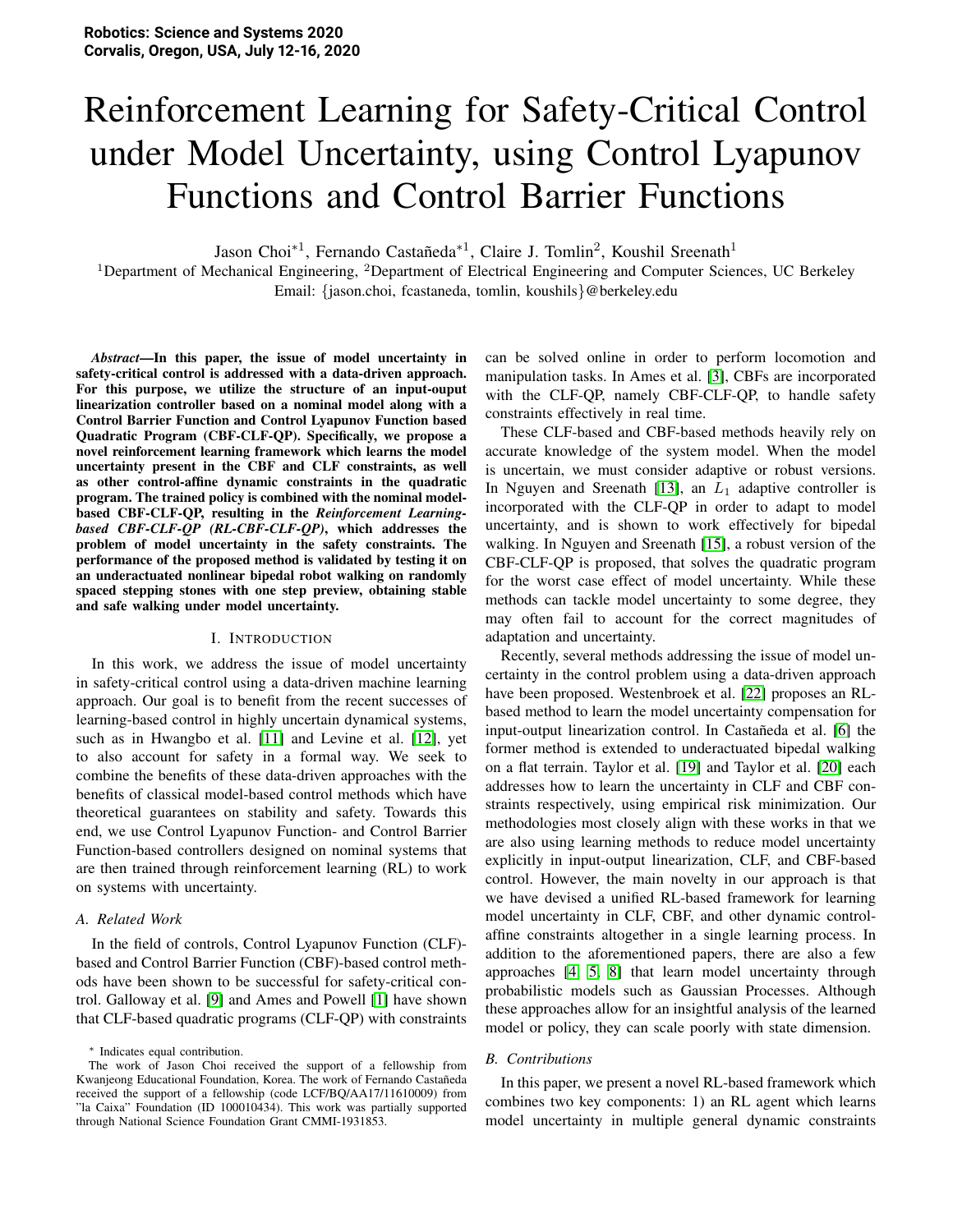<span id="page-1-0"></span>

Fig. 1: Our method (RL-CBF-CLF-QP): We propose a control barrier function (CBF) and control Lyapunov function (CLF) based parametrized quadratic program, where the parameter  $\theta$  corresponds to weights of a neural network that estimates the uncertainty in the CLF and CBF dynamics through reinforcement learning. An RL agent is used to learn uncertainties in the CLF, CBF and other constraint dynamics. The quadratic program uses learned uncertainties in combination with safety and stability constraints from a nominal model to solve for the control input point-wise in time.

including CLF and CBF constraints through training, and 2) a quadratic program that solves for the control that satisfies the safety constraints under the learned model uncertainty. We name this framework Reinforcement Learning-based Control Barrier Function and Control Lyapunov Function Quadratic Program (RL-CBF-CLF-QP). After training, the RL-CBF-CLF-QP can be executed online with fast computation. The overall diagram of our framework is presented in Fig. [1.](#page-1-0) Here is the summary of the contribution of our work:

- 1) We present an RL framework that learns model uncertainty for CLF, CBF and other control-affine dynamic constraints in a single learning process.
- 2) We generalize our method to high relative-degree outputs and Control Barrier Functions.
- 3) Our method can learn the uncertainty in the dynamics of parameterized CBFs that are not only state-dependent but also dependent on other parameters.
- 4) We numerically validate our method on an underactuated nonlinear hybrid system: a bipedal robot walking on stepping stones with significant model uncertainty.

## *C. Organization*

In Section [II,](#page-1-1) we briefly explain the necessary background for the paper. In Section [III,](#page-2-0) we discuss how we can learn model uncertainty in the CLF constraint for CLF-QP through RL. In Section [IV,](#page-4-0) we expand this method to learn uncertainties in the CBF and general control-affine dynamic constraints, and propose the RL-CBF-CLF-QP. In Section [V,](#page-4-1) we discuss how the RL agent can learn aforementioned uncertainties. In Sections [VI](#page-5-0) and [VII,](#page-5-1) we explain the results of the demonstration of RL-CBF-CLF-QP for a bipedal robot. Finally, we discuss limitations of our method in Section [VIII](#page-7-0) and give concluding remarks in Section [IX.](#page-7-1)

## II. BACKGROUND

#### <span id="page-1-1"></span>*A. Input-Output Linearization*

Consider a control affine nonlinear system

<span id="page-1-3"></span>
$$
\begin{aligned} \dot{x} &= f(x) + g(x)u, \\ y &= h(x), \end{aligned} \tag{1}
$$

where  $x \in \mathbb{R}^n$  is the system state,  $u \in \mathbb{R}^m$  the control input and  $y \in \mathbb{R}^m$  the output of the system, assuming there are the same number of input and output variables. We also make the standard assumption that  $f$  and  $g$  are Lipschitz continuous. Then, if the vector relative degree of the outputs is *r*, we have

$$
y^{(r)} = L_f^r h(x) + L_g L_f^{r-1} h(x) u,
$$
 (2)

<span id="page-1-2"></span>where the functions  $L_f^r h$  and  $L_g L_f^{r-1} h$  are known as  $r^{th}$  order Lie derivatives [\[17\]](#page-8-14). Here,  $y^{(r)}$  is the vector of  $r^{th}$  derivatives of each output in  $y$ , and [\(2\)](#page-1-2) indicates that no input in  $u$  appears at lower than the  $r^{th}$  derivative of each output. If the  $m \times m$ matrix  $L_g L_f^{r-1} h(x)$  is nonsingular  $\forall x \in D$ , with  $D \subset \mathbb{R}^n$ being a compact subset containing the origin, then we can apply a control input which renders the input-output dynamics of the system linear:

<span id="page-1-4"></span>
$$
u(x,\mu) = u^*(x) + \left(L_g L_f^{r-1} h(x)\right)^{-1} \mu,\tag{3}
$$

where  $u^*$  is the feedforward term:

$$
u^*(x) = -\left(L_g L_f^{r-1} h(x)\right)^{-1} L_f^r h(x), \tag{4}
$$

and  $\mu \in \mathbb{R}^m$  is the *auxiliary input*.

Using this control law yields the input-output linearized system  $y^{(r)} = \mu$ , and we can define a state transformation  $\Phi: x \to (\eta, z)$ , with

$$
\eta = [h(x)^{\top}, L_f h(x)^{\top}, ..., L_f^{r-1} h(x)^{\top}]^{\top}
$$
 (5)

and  $z \in Z$ , where  $Z = \{x \in \mathbb{R}^n | \eta \equiv 0\}$  is the zero-dynamics manifold. The closed-loop dynamics of the system can then be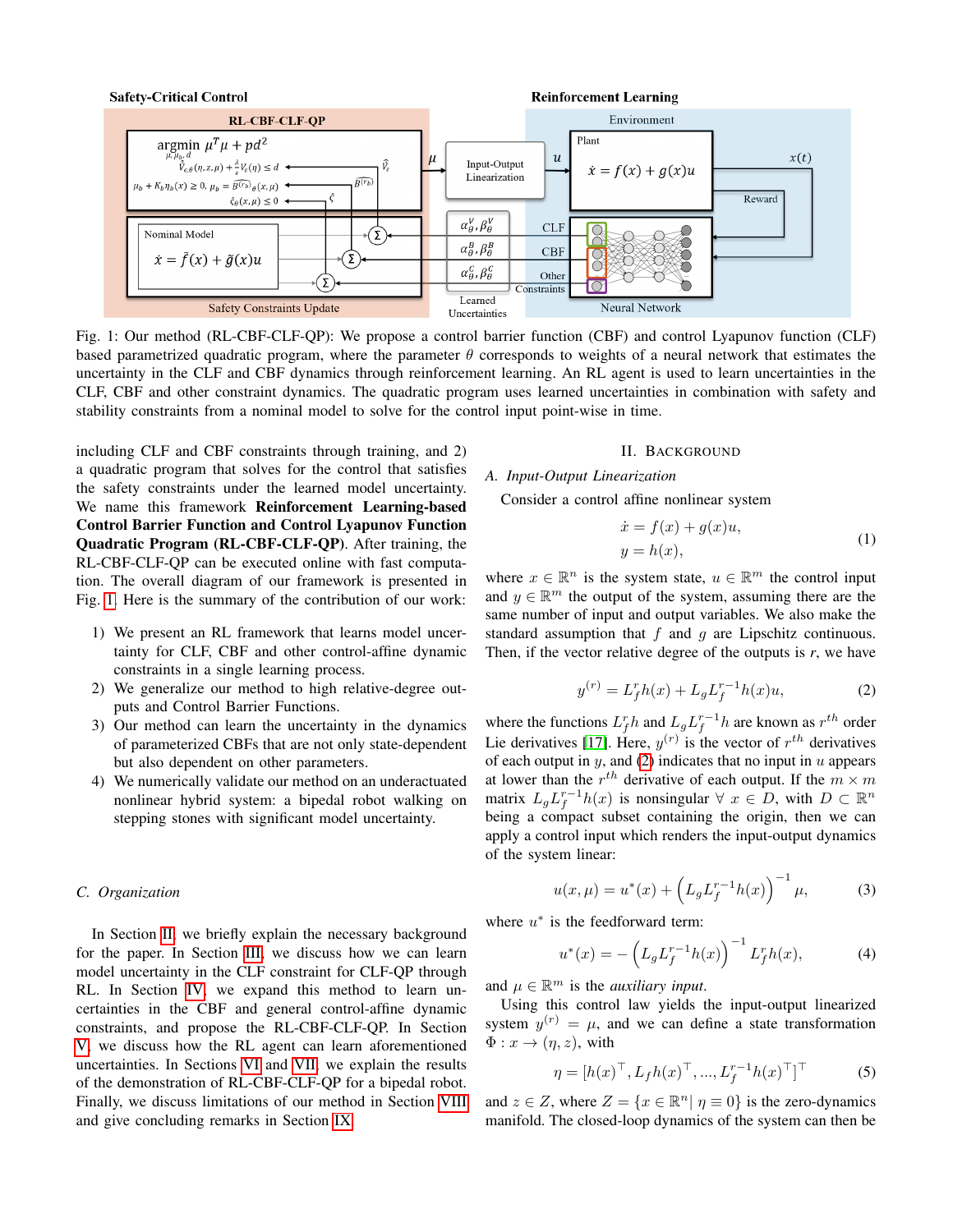<span id="page-2-4"></span>represented as a linear time-invariant system on the transverse coordinates  $\eta$ , and the zero-dynamics:

$$
\begin{cases} \dot{\eta} = F\eta + G\mu, \\ \dot{z} = p(\eta, z), \end{cases}
$$
 (6)

where

$$
F = \begin{bmatrix} 0 & I_m & . & . & 0 \\ 0 & 0 & I_m & . & 0 \\ . & . & . & . & \vdots \\ 0 & . & . & . & I_m \\ 0 & . & . & . & 0 \end{bmatrix} \text{ and } G = \begin{bmatrix} 0 \\ . \\ . \\ 0 \\ I_m \end{bmatrix}, \quad (7)
$$

with  $F \in \mathbb{R}^{mr \times mr}$  and  $G \in \mathbb{R}^{mr \times m}$ .

# *B. Control Lyapunov Function Based Quadratic Programs*

In Ames et al. [\[2\]](#page-8-15) a control method that guarantees exponential stability of the transverse dynamics  $\eta$  with a rapid enough convergence rate is presented. It introduces the concept of a *rapidly exponentially stabilizing control Lyapunov function (RES-CLF)*. Specifically, a one-parameter family of continuously differentiable functions  $V_{\varepsilon} : \mathbb{R}^{mr} \to \mathbb{R}$  is said to be an RES-CLF for system [\(1\)](#page-1-3) if  $\exists \gamma, c_1, c_2 > 0$  such that  $\forall$  $0 < \varepsilon < 1$  and  $\forall \eta \in \mathbb{R}^{mr}$ , the following holds:

$$
c_1 \|\eta\|^2 \le V_{\varepsilon}(\eta) \le \frac{c_2}{\varepsilon^2} \|\eta\|^2,\tag{8}
$$

$$
\dot{V}_{\varepsilon}(\eta,\mu) + \frac{\lambda}{\varepsilon} V_{\varepsilon}(\eta) \le 0. \tag{9}
$$

<span id="page-2-1"></span>If we define a control input  $\mu$  that makes  $\eta$  exponentially stable, of the form

$$
\mu = \left[ -\frac{1}{\varepsilon^r} K_r, \ \dots, \ -\frac{1}{\varepsilon^2} K_2, \ -\frac{1}{\varepsilon} K_1 \right] \eta = K \eta, \tag{10}
$$

where  $K \in \mathbb{R}^{m \times mr}$ , then we can choose a quadratic CLF candidate  $V_{\varepsilon}(\eta) = \eta^T P_{\varepsilon} \eta$ , where  $P_{\varepsilon}$  is the solution of the Lyapunov equation  $A^T P_{\varepsilon} + P_{\varepsilon} A = -Q$ , with A being the closed-loop dynamics matrix  $A = F + GK$  and Q any symmetric positive-definite matrix. Defining  $\bar{f} = F\eta$ ,  $\bar{g} = G$ , we can write the derivative of the RES-CLF as:

$$
\dot{V}_{\varepsilon}(\eta,\mu) = L_{\bar{f}} V_{\varepsilon}(\eta) + L_{\bar{g}} V_{\varepsilon}(\eta)\mu,
$$
\n(11)

with

$$
L_{\bar{f}}V_{\varepsilon}(\eta) = \eta^T \left( F^T P_{\varepsilon} + P_{\varepsilon} F \right) \eta, \quad L_{\bar{g}}V_{\varepsilon}(\eta) = 2\eta^T P_{\varepsilon} G. \tag{12}
$$

We can then define for every time step an optimization problem in which condition [\(9\)](#page-2-1) becomes a linear constraint on the auxiliary input  $\mu$ . The objective function can be set to minimize the norm of the control inputs, in which case the optimization problem is a quadratic program (QP):

CLF-QP:

$$
\mu^*(x) = \underset{\mu}{\text{argmin}} \ \mu^T \mu \tag{13}
$$

s.t. 
$$
\dot{V}_{\varepsilon}(\eta,\mu) + \frac{\lambda}{\varepsilon} V_{\varepsilon}(\eta) \le 0
$$
 (CLF)

# *C. Control Barrier Function and Control Lyapunov Function Based Quadratic Programs*

In Nguyen and Sreenath [\[14\]](#page-8-16) the concept of an Exponential Control Barrier Function (ECBF) is defined. Specifically, a function  $B : \mathbb{R}^m \to \mathbb{R}$  is an ECBF of relative degree  $r_b$  for the system [\(1\)](#page-1-3) if there exists  $K_b \in \mathbb{R}^{1 \times r_b}$  such that

$$
\sup_{u} \left[ L_f^{r_b} B(x) + L_g L_f^{r_b - 1} B(x) u + K_b \eta_b(x) \right] \ge 0 \tag{14}
$$

for  $\forall x \in \{x \in \mathbb{R}^n \mid B(x) \geq 0\}$  with

<span id="page-2-2"></span>
$$
\eta_b(x) = \begin{bmatrix} B(x) \\ \dot{B}(x) \\ \ddots \\ \dot{B}(x) \\ B^{(r_b-1)}(x) \end{bmatrix} = \begin{bmatrix} B(x) \\ L_f B(x) \\ L_f^2 B(x) \\ \vdots \\ L_f^{r_b-1} B(x) \end{bmatrix}, \quad (15)
$$

that guarantees  $B(x_0) \geq 0 \implies B(x(t)) \geq 0, \forall t \geq 0.$ 

We can then choose a *virtual input*  $\mu_b$  that input-output linearizes the ECBF dynamics:

$$
B^{(r_b)}(x,\mu) = L_f^{r_b} B(x) + L_g L_f^{r_b - 1} B(x) u(x,\mu) =: \mu_b, (16)
$$

with  $u$  defined in [\(3\)](#page-1-4). We refer readers to Nguyen and Sreenath [\[14\]](#page-8-16) for more details. The condition in [\(14\)](#page-2-2) then translates to choosing a  $\mu_b$  such that

<span id="page-2-6"></span>
$$
\mu_b + K_b \eta_b \ge 0,\tag{17}
$$

which is added to the following QP, where safety is prioritized over stability by relaxing the CLF constraint:

### CBF-CLF-QP:

$$
\mu^*(x) = \underset{\mu, \ \mu_b, \ d}{\text{argmin}} \quad \mu^T \mu + p \ d^2 \tag{18}
$$

s.t. 
$$
\dot{V}_{\varepsilon}(\eta,\mu) + \frac{\lambda}{\varepsilon} V_{\varepsilon}(\eta) \le d \qquad \text{(CLF)}
$$

<span id="page-2-3"></span>
$$
\mu_b + K_b \eta_b \ge 0 \tag{CBF}
$$

$$
\mu_b = B^{(r_b)}(x,\mu)
$$

$$
A_c(x)\mu + b_c(x) \le 0 \qquad \text{(Constraints)}
$$

Formulating a QP allows us to incorporate additional control-affine constraints (last line in [\(18\)](#page-2-3)). These could be input saturation constraints or other state-dependent constraints such as contact-force constraints.

# <span id="page-2-0"></span>III. REINFORCEMENT LEARNING FOR CLF-QP BASED CONTROLLERS UNDER UNCERTAIN DYNAMICS

<span id="page-2-5"></span>In this section, we address the issue of having a mismatch between the model and the plant dynamics when the true plant vector fields  $f$ ,  $g$  are not precisely known. Specifically, between this and the next sections we analytically examine the effects of model uncertainty on the dynamics of the CLF, CBF and other control-affine dynamic constraints. For each of these cases we will define the goal of the RL agent and the policy to be learned.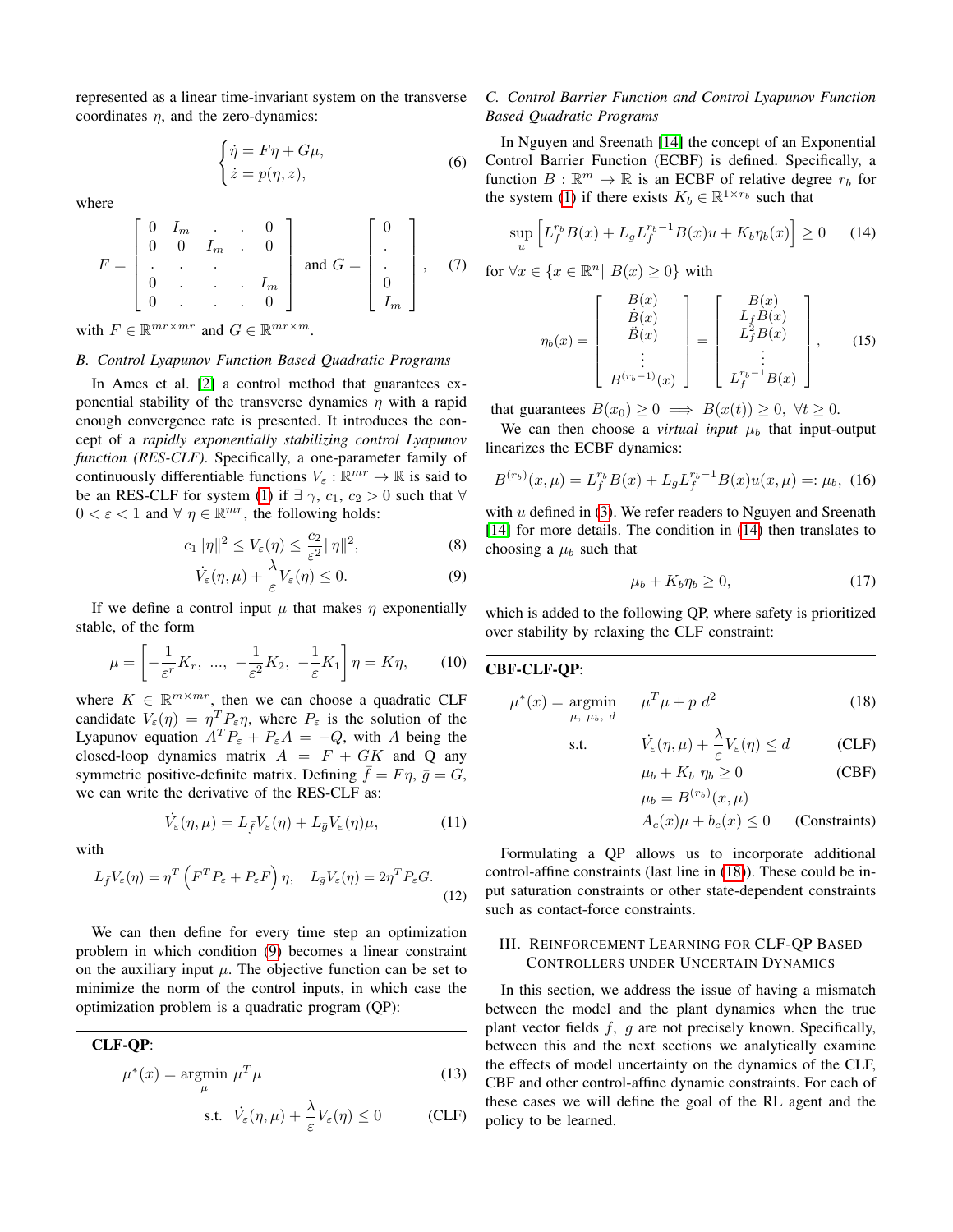<span id="page-3-5"></span>*A. Reinforcement Learning for CLF-QP Based Controllers: First Approach*

Let the *nominal model* used in the controller be

$$
\dot{x} = \tilde{f}(x) + \tilde{g}(x)u.
$$
 (19)

We assume: 1) the vector fields  $\tilde{f} : \mathbb{R}^n \to \mathbb{R}^n, \tilde{g} : \mathbb{R}^n \to$  $\mathbb{R}^{n \times m}$  are Lipschitz continuous and 2) the vector relative degrees of the model and plant dynamics are the same  $(r)$ . These are the standard assumptions that have been made in most of the literature [\[15,](#page-8-6) [19,](#page-8-9) [20,](#page-8-10) [22\]](#page-8-7) to tackle the mismatch terms analytically.

<span id="page-3-1"></span>The pre-control law [\(3\)](#page-1-4) of input-output linearization computed based on the nominal model  $f, \tilde{g}$  has the following form

$$
\tilde{u}(x,\mu) = \tilde{u}^*(x) + \left(L_{\tilde{g}}L_{\tilde{f}}^{r-1}h(x)\right)^{-1}\mu,
$$
\n(20)

with a feedforward term

$$
\tilde{u}^*(x) := -\left(L_{\tilde{g}}L_{\tilde{f}}^{r-1}h(x)\right)^{-1}L_{\tilde{f}}^r h(x).
$$
 (21)

Using this  $\tilde{u}$  in [\(2\)](#page-1-2) yields

$$
y^{(r)} = \mu + \Delta_1(x) + \Delta_2(x)\mu,
$$
 (22)

where

<span id="page-3-4"></span>
$$
\Delta_1(x) := L_f^r h(x) - L_g L_f^{r-1} h(x) \left( L_{\tilde{g}} L_{\tilde{f}}^{r-1} h(x) \right)^{-1} L_f^r h(x),
$$
  

$$
\Delta_2(x) := L_g L_f^{r-1} h(x) \left( L_{\tilde{g}} L_{\tilde{f}}^{r-1} h(x) \right)^{-1} - I_m.
$$
 (23)

The dynamics of  $\eta$  from [\(6\)](#page-2-4) now take the form:

$$
\dot{\eta} = (F\eta + G\Delta_1(\eta, z)) + G(I_m + \Delta_2(\eta, z)) \mu. \tag{24}
$$

Note that this equation is the same as [\(6\)](#page-2-4) if the uncertainty terms are zero, i.e.  $\Delta_1 = \Delta_2 = 0$ . Thus, [\(6\)](#page-2-4) can be considered a nominal model for the true transverse dynamics [\(24\)](#page-3-0).

For this first approach we use RL to define an additional input whose goal is to cancel out the uncertainty terms present in the transverse dynamics [\(24\)](#page-3-0), and therefore manipulate the transverse dynamics to behave like [\(6\)](#page-2-4), as done in Castañeda et al. [\[6\]](#page-8-8) and Westenbroek et al. [\[22\]](#page-8-7). If this is achieved exactly, there will not be any uncertain terms in the CLF dynamics, since  $\dot{V}_{\varepsilon}$  only depends on the matrices F and G of the input-output linearized dynamics.

Applying the following input to [\(2\)](#page-1-2)

<span id="page-3-2"></span>
$$
u(x,\mu) = \tilde{u}(x,\mu) + u_{\theta}(x,\mu), \qquad (25)
$$

with  $\tilde{u}$  as defined in [\(20\)](#page-3-1) and with

$$
u_{\theta}(x,\mu) := \left(L_{\tilde{g}}L_{\tilde{f}}^{r-1}h(x)\right)^{-1}(\alpha_{\theta}(x)\mu + \beta_{\theta}(x)),\qquad(26)
$$

yields

$$
y^{(r)} = \mu + (\Delta_1(x) + \Delta_3(x)\beta_\theta(x)) + (\Delta_2(x) + \Delta_3(x)\alpha_\theta(x))\mu,
$$
\n(27)

where  $\Delta_3(x) := \Delta_2(x) + I_m$ , and  $\theta \in \Theta \subset \mathbb{R}^N$  are parameters of a neural network to be learned. We can now clearly see the goal of the RL agent for this approach: design a policy  $\alpha_{\theta}$ ,  $\beta_{\theta}$  such that  $y^{(r)}$  is as close as possible to  $\mu$ . Thus, the time-wise reward function can be defined as

$$
R(x,\mu) = -||y^{(r)} - \mu||_2^2 \tag{28}
$$

where  $y^{(r)}$  is numerically estimated. After training, the  $\mu$ present in the final control input [\(25\)](#page-3-2) is obtained by solving the CLF-QP of [\(13\)](#page-2-5) in real time. We call this first approach *IO-RL + CLF-QP*.

# <span id="page-3-6"></span>*B. Reinforcement Learning for CLF-QP Based Controllers: Second Approach*

In the second approach, we do not directly correct the uncertain terms of the transverse dynamics [\(24\)](#page-3-0) as we did in the first approach. Instead, we directly analyze the impact of this uncertainty on the dynamics of the CLF.

For this approach, we assume that the CLF designed for the nominal model's transverse dynamics is also a CLF for the true plant's transverse dynamics [\(24\)](#page-3-0).

In the presence of uncertainty,  $\dot{V}_{\varepsilon}$  becomes

$$
\dot{V}_{\varepsilon}(\eta, z, \mu) = L_{\bar{f}} V_{\varepsilon}(\eta, z) + L_{\bar{g}} V_{\varepsilon}(\eta, z) \mu,
$$
 (29)

where

$$
L_{\tilde{f}}V_{\varepsilon}(\eta, z) = L_{\tilde{f}}V_{\varepsilon}(\eta) + \underbrace{2\eta^{\mathsf{T}}P_{\varepsilon}G\Delta_{1}(\eta, z)}_{=: \Delta_{1}^{\tilde{v}}(\eta, z)},
$$
  
\n
$$
L_{\tilde{g}}V_{\varepsilon}(\eta, z) = L_{\tilde{g}}V_{\varepsilon}(\eta) + \underbrace{2\eta^{\mathsf{T}}P_{\varepsilon}G\Delta_{2}(\eta, z)}_{=: \Delta_{2}^{\tilde{v}}(\eta, z)}.
$$
\n(30)

<span id="page-3-0"></span>Here,  $\tilde{f}$  and  $\tilde{g}$  are the nominal model input-output linearized dynamics: namely,  $\dot{V}_{\varepsilon}(\eta,\mu) = L_{\tilde{f}}V_{\varepsilon}(\eta) + L_{\tilde{g}}V_{\varepsilon}(\eta)\mu$ . Therefore, under uncertainty:

$$
\dot{V}_{\varepsilon}(\eta, z, \mu) = \dot{V}_{\varepsilon}(\eta, \mu) + \Delta_{\mathcal{I}}^v(\eta, z) + \Delta_{\mathcal{Z}}^v(\eta, z)\mu.
$$
 (31)

In this second approach we use RL to estimate the uncertainty terms in  $\dot{V}_{\varepsilon}$ :  $\Delta_{\iota}^v$  and  $\Delta_{\iota}^v$ . For this purpose, we construct an estimate

<span id="page-3-3"></span>
$$
\widehat{V}_{\varepsilon,\theta}(\eta,z,\mu) = \widetilde{V}_{\varepsilon}(\eta,\mu) + \beta_{\theta}^{V}(\eta,z) + \alpha_{\theta}^{V}(\eta,z)\mu, \quad (32)
$$

where  $\theta \in \Theta \subset \mathbb{R}^N$  are again the neural network parameters to be learned. The goal of RL is then obvious: learn a policy  $\alpha_{\theta}^{V}$ ,  $\beta_{\theta}^{V}$  such that  $\dot{V}_{\varepsilon,\theta}$  is as close as possible to  $\dot{V}_{\varepsilon}$ . Any reward function that penalizes the absolute value of the difference between the two terms can be used. More details on the specific RL implementation are discussed in Section [V.](#page-4-1)

**Remark 1**: For convenience, it is assumed here that  $\alpha_{\theta}^{V}$ ,  $\beta_{\theta}^{V}$ share the same network parameters  $\theta$ , but this does not need to be the case. In this paper, we will assume that all the policy functions to be learned are sharing the same parameters.

The estimate  $\hat{V}_{\varepsilon,\theta}$  in [\(32\)](#page-3-3) is then used as our best guess of  $\dot{V}_{\varepsilon}$  for the optimization problem:

# RL-CLF-QP:

$$
\mu_{\theta}^*(x) = \underset{\mu}{\text{argmin}} \quad \mu^T \mu \tag{33}
$$

s.t. 
$$
\hat{\dot{V}}_{\varepsilon,\theta}(\eta,z,\mu) + \frac{\lambda}{\varepsilon} V_{\varepsilon}(\eta) \leq 0 \quad (RL-CLF)
$$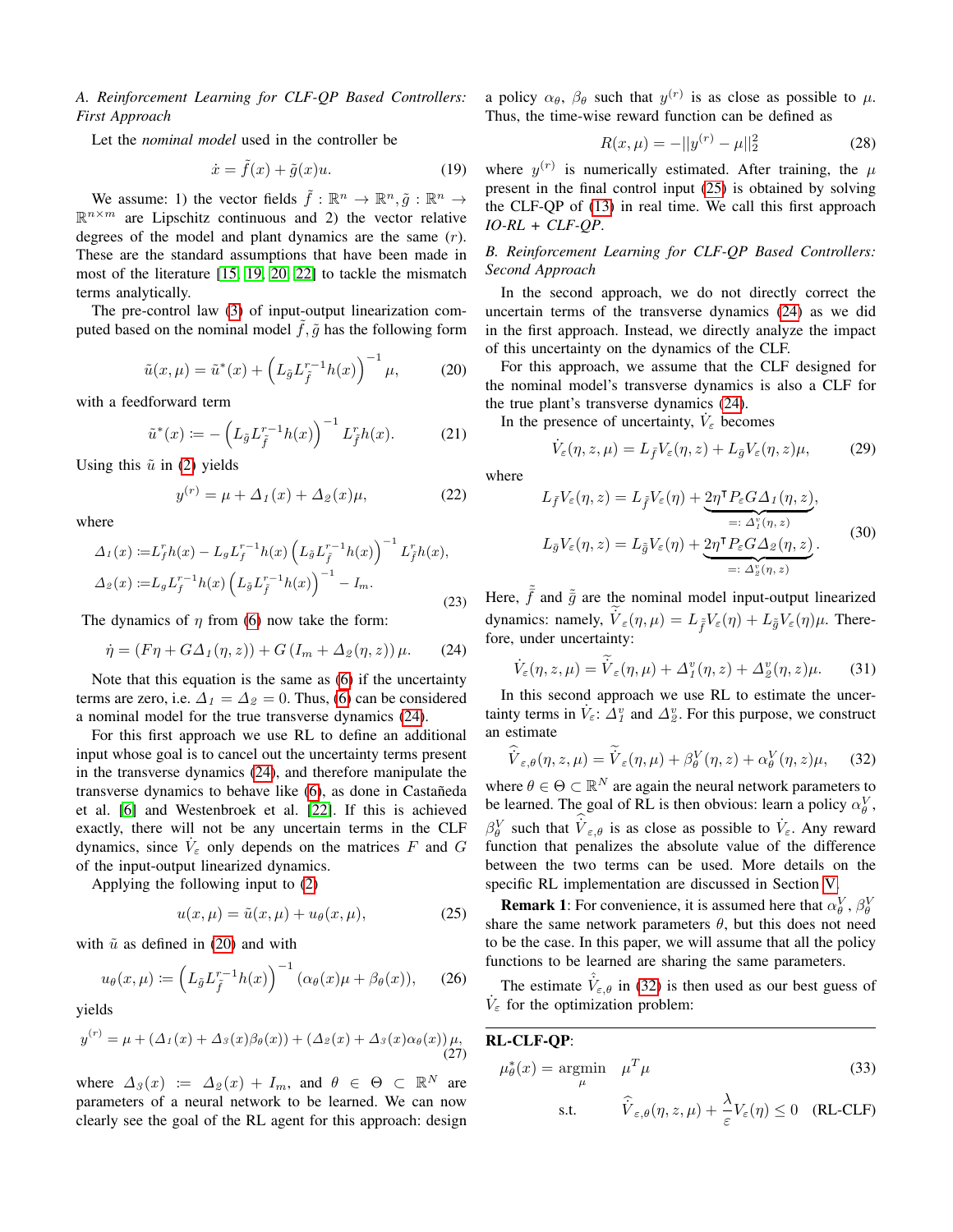Remark 2: We have illustrated the case in which the CLF is applied to the input-output linearized dynamics. The reason why we use a CLF on the input-output linearized dynamics instead of the full dynamics is that in this way we have a systematic way of computing a CLF candidate, whereas on the original nonlinear system this process could be challenging. However, this approach is not confined to the input-output linearization structure and is also applicable to any general nonlinear control-affine system.

# <span id="page-4-0"></span>IV. REINFORCEMENT LEARNING FOR CBF-CLF-QP BASED CONTROLLERS UNDER UNCERTAIN DYNAMICS

Having studied how to compensate for the effects of model uncertainty on CLF-based min-norm controllers, we will now extend our framework to the safety-critical CBF-CLF-QP by following a similar approach.

# *A. Reinforcement Learning for CBFs*

In the presence of uncertainty, [\(16\)](#page-2-6) becomes

$$
\widetilde{B^{(r_b)}}(x,\mu) = L_{\tilde{f}}^{r_b} B(x) + L_{\tilde{g}} L_{\tilde{f}}^{r_b - 1} B(x) \tilde{u}(x,\mu), \qquad (34)
$$

and the actual CBF's  $r_b^{th}$  derivative can be written as:

$$
B^{(r_b)}(x,\mu) = \widetilde{B^{(r_b)}}(x,\mu) + \Delta_1^b(x) + \Delta_2^b(x)\mu, \qquad (35)
$$

where  $\Delta_1^b$  and  $\Delta_2^b$  are the uncertain terms that arise from the model-plant mismatch. We omit analytic expressions of  $\Delta_1^b$ ,  $\Delta_2^b$  for conciseness, but they can be derived similarly to [\(23\)](#page-3-4).

Remark 3: When the state of the system can be represented as  $x = [q, \dot{q}]^T$ , as in most robotic systems, even for high relative degree CBFs model uncertainty only affects the  $r_b^{th}$ time derivative of B, since  $B^{(r_b)}$  is the only term that depends on the plant dynamics through the vector fields  $f$  and  $g$ .

Next, we present how to estimate the uncertainty terms for the CBF and for other dynamic constraints using RL. The approach presented in Section [III-A](#page-3-5) cannot be used here since the CBF functions depend on the full dynamics of the system, and not the transverse dynamics.

We build an estimator of  $B^{(r_b)}$ :

$$
\widehat{B^{(r_b)}}_{\theta}(x,\mu) = \widetilde{B^{(r_b)}}(x,\mu) + \beta_{\theta}^B(x) + \alpha_{\theta}^B(x)\mu, \qquad (36)
$$

and the goal of RL is to learn a policy  $\alpha_{\theta}^{B}$ ,  $\beta_{\theta}^{B}$  such that  $\widehat{B^{(r_b)}}_{\theta}$  is as close as possible to  $B^{(r_b)}$ .

In order to integrate everything in a new QP we define the new virtual input of the CBF dynamics as

$$
\mu_b := \widehat{B^{(r_b)}}_{\theta}.
$$
\n(37)

In cases where the CBF also depends on a set of parameters  $\psi \in \mathbb{R}^q$ , then we need to define the CBF as  $B: \mathbb{R}^{n \times q} \to$ R. The neural-network policy will now need to take  $\psi$  as additional inputs  $\alpha_{\theta}^B : \mathbb{R}^{n \times q} \to \mathbb{R}^m$ ,  $\beta_{\theta}^B : \mathbb{R}^{n \times q} \to \mathbb{R}$  and the proposed estimate of the  $r_b^{th}$  time derivative of B becomes:

$$
\widehat{B^{(r_b)}}_{\theta}(x,\mu,\psi) = \widetilde{B^{(r_b)}}(x,\mu,\psi) + \beta_{\theta}^{B}(x,\psi) + \alpha_{\theta}^{B}(x,\psi)\mu.
$$
\n(38)

# <span id="page-4-3"></span>*B. Reinforcement Learning for Additional Control-Affine Dynamic Constraints*

Now we study the effects of uncertainty on other linear constraints that depend on the dynamics of the system:

$$
\underbrace{A_c(x,f,g)\mu + b_c(x,f,g)}_{=: \zeta(x,\mu)} \le 0. \tag{39}
$$

In the presence of model mismatch we have

$$
b_c(x, f, g) = b_c(x, \tilde{f}, \tilde{g}) + \Delta^c_1(x), A_c(x, f, g) = A_c(x, \tilde{f}, \tilde{g}) + \Delta^c_2(x),
$$
 (40)

where  $\Delta_1^c$  and  $\Delta_2^c$  represent the uncertainty terms. We can then define the nominal constraint

$$
\tilde{\zeta}(x,\mu) = b_c(x,\tilde{f},\tilde{g}) + A_c(x,\tilde{f},\tilde{g})\mu.
$$
 (41)

And the real value of the constraint can be expressed as

$$
\zeta(x,\mu) = \tilde{\zeta}(x,\mu) + \Delta^c_1(x) + \Delta^c_2(x)\mu.
$$
 (42)

We can build an estimator of the form

$$
\hat{\zeta}_{\theta}(x,\mu) = \tilde{\zeta}(x,\mu) + \beta_{\theta}^{C}(x) + \alpha_{\theta}^{C}(x)\mu,
$$
\n(43)

with a learned policy  $\alpha_{\theta}^C$ ,  $\beta_{\theta}^C$ . The goal of the RL agent is again in this case to make the estimator  $\hat{\zeta}_{\theta}$  as close as possible to  $ζ$ . Expanding  $ζ$  we can rewrite the estimator as

$$
\hat{\zeta}_{\theta}(x,\mu) = \underbrace{\left(b_c(x,\tilde{f},\tilde{g}) + \beta_{\theta}^C(x)\right)}_{=: b_{\theta}^c(x)} + \underbrace{\left(A_c(x,\tilde{f},\tilde{g}) + \alpha_{\theta}^C(x)\right)}_{=: A_{\theta}^c(x)} \mu.
$$
\n(44)

So far, we have explained our method of constructing an estimator of a single  $B^{(r_b)}$  and a single  $\zeta(x,\mu)$ . This can be applied to  $n_b$  multiple CBFs and  $n_c$  multiple control-affine constraints. The final optimization problem, which includes all the learned estimates of the uncertain terms is:

# RL-CBF-CLF-QP:

$$
\mu_{\theta}^*(x) = \underset{\mu, \ \mu_b, \ d}{\text{argmin}} \quad \mu^T \mu + p \ d^2 \tag{45}
$$

<span id="page-4-2"></span>s.t. 
$$
\hat{V}_{\varepsilon,\theta}(\eta,z,\mu) + \frac{\lambda}{\varepsilon} V_{\varepsilon}(\eta) \leq d \quad \text{(RL-CLF)}
$$

for 
$$
i = 1 \cdots n_b
$$
  $\mu_{b,i} + K_{b,i} \eta_{b,i} \ge 0$  (RL-CBF)  

$$
\mu_{b,i} = \overline{B^{(r_b)}}_{i,\theta}(x,\mu)
$$

for 
$$
j = 1 \cdots n_c
$$
  $A_{j,\theta}^c(x)\mu + b_{j,\theta}^c(x) \le 0$  (RL-Constraints)

# <span id="page-4-1"></span>V. REINFORCEMENT LEARNING-BASED FRAMEWORK

In this section, we present a unified RL framework that can learn the uncertainty terms in the CLF, CBF, and other dynamic constraints by building the terms specified in the earlier sections as  $\alpha_{\theta}^V$ ,  $\alpha_{\theta}^B$ ,  $\alpha_{\theta}^C$ ,  $\beta_{\theta}^V$ ,  $\beta_{\theta}^B$ ,  $\beta_{\theta}^C$ .

A diagram of this framework is illustrated in Fig. [1.](#page-1-0) The RL agent learns a policy, which is a combination of uncertainty terms in CLF, CBF and other dynamic constraints. These terms are then added to the QP constraints derived from the nominal model, resulting in the estimates of the true plant constraints. Using these estimates, the RL-CBF-CLF-QP optimization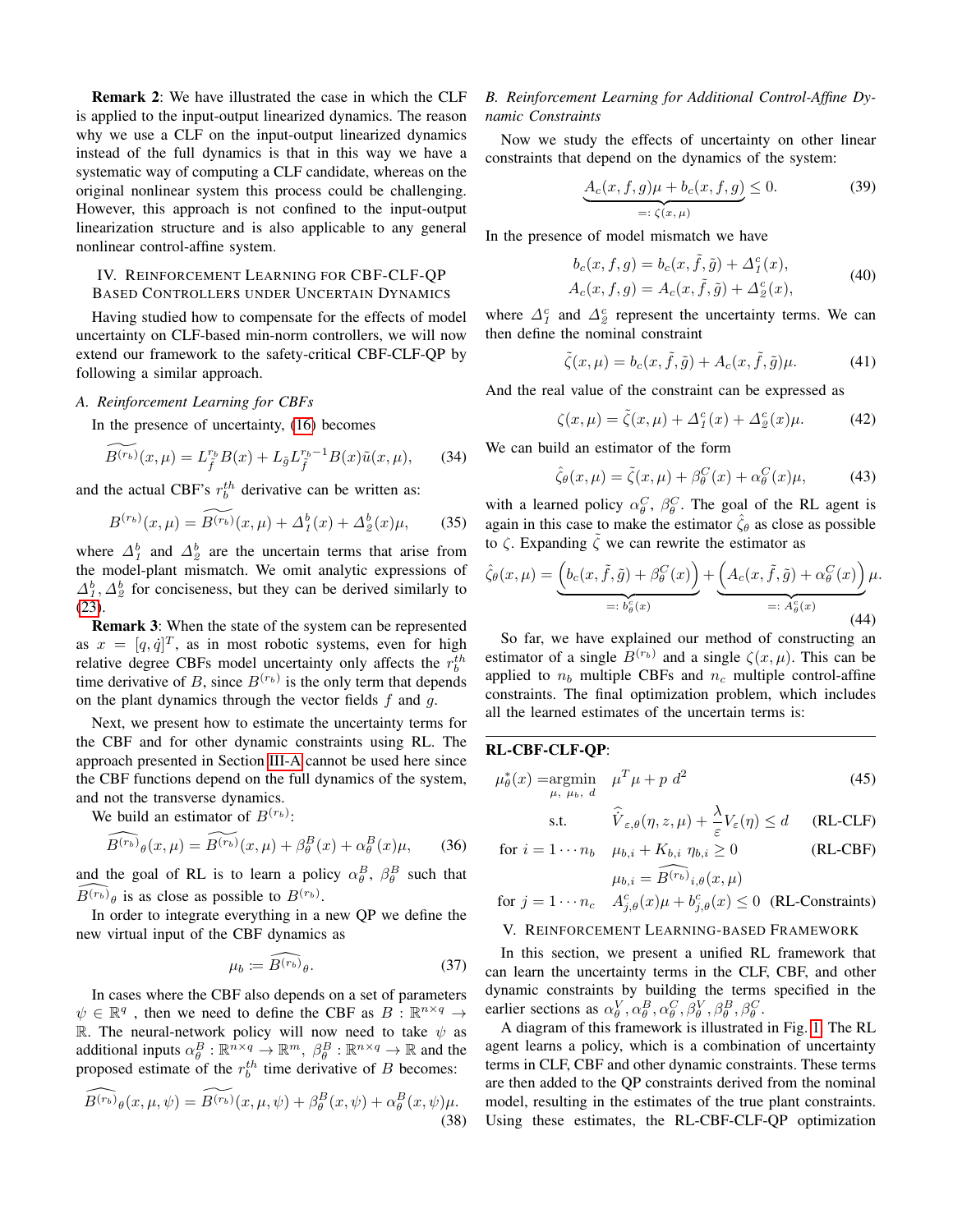problem, in which model uncertainty is addressed, is solved point-wise in time to obtain the control input.

<span id="page-5-2"></span>The reward function of the learning problem is designed such that it minimizes each of the estimation errors. Thus, the time-wise loss functions are defined as:

$$
l_{V,\theta} := ||\dot{V}_{\varepsilon} - \hat{\dot{V}}_{\varepsilon,\theta}(x,\mu)||^2
$$
  
\n
$$
l_{B,\theta} := ||B^{(r_b)} - \widehat{B^{(r_b)}}_{\theta}(x,\mu)||^2
$$
  
\n
$$
l_{C,\theta} := ||\zeta - \hat{\zeta}_{\theta}(x,\mu)||^2
$$
\n(46)

It is important to note that the true plant's dynamics information is not used for computing the values of these loss functions. We use explicit expressions for  $V_{\varepsilon}$ , B and  $\zeta$ and compute the time-derivatives  $V_{\varepsilon}$ ,  $B^{(r_b)}$  using numerical differentiation. For the CBF, it is important to note that regardless of the value of  $r_b$  we only need to do numerical differentiation once, as follows from Remark 3.

A canonical RL problem can be formulated, with the reward for a given state x defined as the weighted sum of the negative loss functions in [\(46\)](#page-5-2), in addition to a user-specific failure-case penalty  $-l_e : \mathbb{R}^n \to \mathbb{R}$ :

$$
R(x,\theta) = -w_v l_{V,\theta} - \sum_{i=1}^{n_b} w_{b,i} l_{B_i,\theta} - \sum_{j=1}^{n_c} w_{c,j} l_{C_j,\theta} - l_e(x).
$$
\n(47)

The learning problem is then defined as:

$$
\max_{\theta} \mathbb{E}_{x_0 \sim X_0, w \sim \mathcal{N}(0, \sigma^2)} \int_0^{\infty} R(x(\tau), \theta) d\tau,
$$
  
s.t.  $\dot{x} = f(x) + g(x) \tilde{u}(x, \mu_{\theta}^*(x) + \omega),$  (48)

 $cT$ 

where  $\mu^*_{\theta}(x)$  is the solution of [\(45\)](#page-4-2),  $X_0$  is the initial state distribution, and  $w \sim \mathcal{N}(0, \sigma^2)$  is white noise added to encourage exploration. A discretized version of this problem can be solved using conventional RL algorithms.

Remark 4: While running training experiments or simulations, it is assumed that the robot operates under the true plant dynamics. We will later show in Section [VII](#page-5-1) that the trained policy works well even when the true plant in the evaluation differs from the plant of the training environment.

### VI. APPLICATION TO BIPEDAL ROBOTS

<span id="page-5-0"></span>The goal of this section is to validate that the RL-CBF-CLF-QP framework enables safety-critical control when model uncertainty is present. We test our method on RABBIT [\[7\]](#page-8-17), a planar five-link bipedal robot, walking on a discrete terrain of stepping stones with one step preview.

# *A. Simulation Settings*

We run two simulation scenarios with our method and offer comparisons with the previous methods. The first simulation consists of RABBIT simply walking on a flat terrain. We evaluate the CLF based methods in Section [III](#page-2-0) in this scenario. This is to verify only the stabilizing capacity of our proposed method under model uncertainty. In the second simulation, we put the robot on a discrete terrain of randomly spaced stepping stones (Fig. [4\)](#page-6-0). The robot's task here is to always place the foot on the next stepping stone, while managing the stability and not violating the contact-force constraint. The full RL-CBF-CLF-QP is tested in this simulation scenario.

The main model uncertainty in both demonstrations is introduced by scaling all mass and inertia parameters of each link by a constant scale factor  $= 2$ , i.e. the nominal model's mass and inertia terms are half of those of the actual plant.

A single periodic walking gait trajectory is generated offline by the Fast Robot Optimization and Simulation Toolkit (FROST) [\[10\]](#page-8-18). The output function  $h(x)$  is defined as the difference between the actuated joint angles and the desired trajectory's joint angles from the obtained periodic orbit. The gait's nominal step length is 0.35m. Finally, a torque saturation of 200Nm is applied to the control inputs of all simulations, including training and evaluation.

#### *B. Reinforcement Learning Settings*

We train our agent using a standard Deep Deterministic Policy Gradient Algorithm (DDPG) [\[18\]](#page-8-19). The input for the actor neural network is 14 observations, which is RABBIT's full state x, in addition to the CBF parameter  $\psi = l_{min,k}$ corresponding to the minimum step length of the kth stepping stone (Fig. [4\)](#page-6-0) in the second simulation. We use two CBFs  $B_1$  and  $B_2$  to constrain the position of the swing foot so that it lands on the stepping stone, as shown in Fig. [4.](#page-6-0) We use two dynamic constraints  $C_1$  and  $C_2$  which correspond to the unilateral normal force and friction cone constraints respectively. The output dimension is 25, corresponding to the  $4\times1$  $\alpha_{\theta}^V, \alpha_{\theta}^{B_1}, \alpha_{\theta}^{B_2}, \alpha_{\theta}^{C_1}, \alpha_{\theta}^{C_2}$  and the  $1 \times 1$   $\beta_{\theta}^V, \beta_{\theta}^{B_1}, \beta_{\theta}^{B_2}, \beta_{\theta}^{C_1}, \beta_{\theta}^{C_2}$ .

Both actor and critic neural networks have two hidden layers of widths 400 and 300. This agent is trained on the simulation of ten walking steps per episode, and a discrete time step  $T_s = 0.01$  sec is used. The failure cases are determined by the robot's pose. Training on six multiple cores of Intel(R) Core(TM) i5-9400F CPU (2.90GHz) without the use of GPU took about 34 seconds per episode. The final agent in use is obtained after 110, 79 and 133 episodes for IO-RL + CLF-QP, RL-CLF-QP and RL-CBF-CLF-QP respectively.

#### VII. RESULTS

<span id="page-5-1"></span>During the evaluation, the robot is tested not only on the uncertainty that is introduced in the training, but in addition to it, two other kinds of uncertainty are also introduced. First, the robot's motor dynamics that restricts the rate of change of joint torques is applied in every evaluation. The time constant of motors used in the simulation is 0.004 seconds. Second, the robot is also tested on an alternative kind of uncertainty, which consists of an added weight to the torso of the robot, instead of scaling the links masses and inertias. This weight can represent the robot carrying a payload, and it is deliberately introduced to evaluate the trained policy's robustness to an unfamiliar kind of uncertainty that it was not trained on.

# *A. Simulation 1: Bipedal Walking on Flat Ground*

For the first simulation, we evaluate the two RL approaches for CLF explained in Section [III,](#page-2-0) and compare them with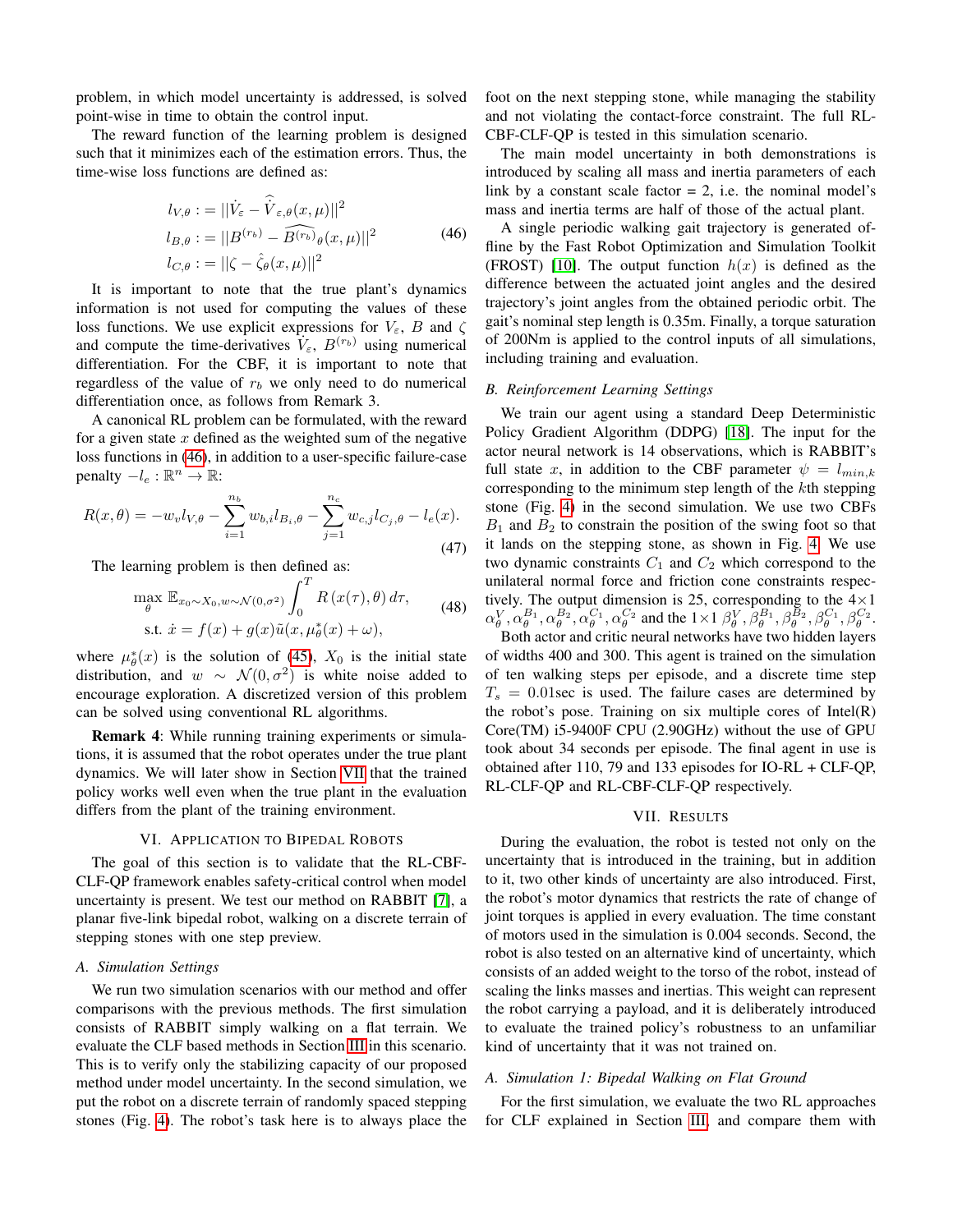<span id="page-6-1"></span>

Fig. 2: Tracking error (top), its derivative (middle), and tangential-normal contact force ratio (bottom) of IO-RL + CLF-QP (Sec. [III-A\)](#page-3-5), RL-CLF-QP (Sec. [III-B\)](#page-3-6), and L1-CLF-QP [\[13\]](#page-8-5) controllers, simulated for ten walking steps, where the robot's mass and inertia values are scaled by a factor of 2. Both IO-RL + CLF-QP and RL-CLF-QP maintain the stability while L1-CLF-QP fails. Only the RL-CLF-QP satisfies the friction cone constraint  $|F_T/F_N| \leq k_f = 0.8$ .

the standard L1 Adaptive CLF-QP method of Nguyen and Sreenath [\[13\]](#page-8-5), which guarantees the CLF to be bounded to a small value under model uncertainty if using a sufficiently large adaptation gain.

As illustrated in Fig. [2,](#page-6-1) both of the proposed methods manage to get RABBIT to stably walk for multiple steps, while the L1 Adaptive CLF-QP controller leads to failure. The original nominal CLF-QP, although not shown in the figure, also fails under this scaled model uncertainty. Note that all three methods do not have friction constraints in the QP and could potentially violate them. In particular, the RL-CLF-QP method succeeds in satisfying the friction constraint  $(|F_T/F_N| \leq k_f = 0.8)$  for all steps, the IO-RL + CLF-QP exceeds the limit in the first two steps, and the L1-CLF-QP violates it for multiple steps. Therefore, IO-RL + CLF-QP needs the inclusion of friction constraints in the QP.

Displayed in Fig. [3](#page-6-2) is the plot of tracking error and contact force ratio of the three controllers when, instead of the massinertia-scaling, an additional torso weight of 32kg (100% of the robot mass) is introduced. It is notable that both the RL-CLF-QP and IO-RL + CLF-QP manage to adapt to this uncertainty, which has not been faced during the training. Furthermore, the RL-CLF-QP manages to stabilize the walking gait with an additional torso weight of up to 72kg (225% of robot mass). On the other hand, IO-RL + CLF-QP manages to adapt to additional weights up to 53kg (166% of robot mass).

## *B. Simulation 2: Bipedal Walking on Stepping Stones with One Step Preview*

We now evaluate the full RL-CBF-CLF-QP method with the safety-critical constraint of walking on stepping stones and the inclusion of friction constraints, which are dependent on the dynamics. In this simulation scenario, for each step the robot

<span id="page-6-2"></span>

Fig. 3: Tracking error (top), its derivative (middle), and contact force ratio (bottom) of the three CLF-based controllers, simulated for ten walking steps with the additional torso weight 32kg (this amounts to the weight of RABBIT, i.e. 100% additional weight).

<span id="page-6-0"></span>

Fig. 4: Safety Constraint: In order to guarantee the swing foot lands on the stepping stone, we use two CBFs to ensure the swing foot position  $F$  is within the grey area during the entire walking step.

faces a random placement of a stepping stone. Therefore, when the swing foot hits the ground at the end of the step, we want the step length to be within a specific range:

<span id="page-6-3"></span>
$$
l_{min,k} \le l_k \le l_{max,k},\tag{49}
$$

where k indicates the step index. Two position-constraintsbased second order ECBFs parameterized by  $l_{min,k}$ ,  $l_{max,k}$ that are a sufficient condition for [\(49\)](#page-6-3) are devised by Nguyen and Sreenath [\[15\]](#page-8-6). Basically these constraints imply that the swing foot position ( $F$  in Fig. [4\)](#page-6-0) needs to stay within the grey area. Note that  $l_{min,k}$ ,  $l_{max,k}$  change for every step.

We also include contact force constraints in the RL-CBF-CLF-QP as control-affine dynamic constraints, following the procedure of Subsection [IV-B.](#page-4-3) These are important since the original CBF-CLF-QP violates the friction cone and the unilateral normal force constraints repeatedly.

The robot is trained to walk on randomly spaced stepping stones, of which  $l_{min}$  is sampled from a normal distribution  $\mathcal{N}(0.35m, 0.02m)$ , truncated at  $2.5\sigma$ .  $l_{max}$  is set as  $l_{min}$  + 0.05m.

Fig. [5](#page-7-2) shows the result of the evaluation, where the robot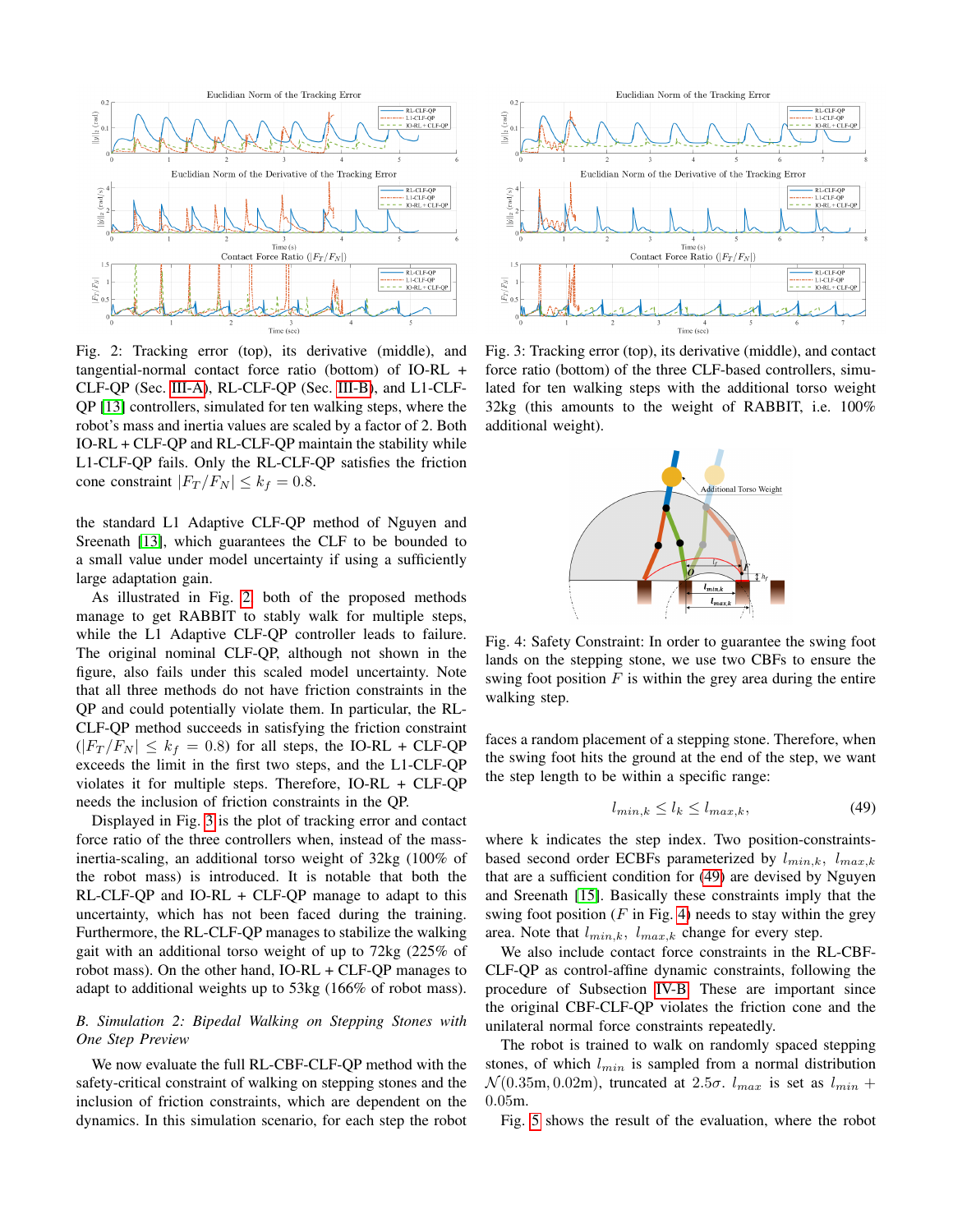<span id="page-7-2"></span>

Fig. 5: Results of the simulation of 20 steps of walking on stepping stones, where the robot's mass and inertia values are scaled by a factor of 2. (Top) History of swing foot position  $l_f$ for each step, with the stepping stone constraints  $l_{min}$ ,  $l_{max}$ . (Bottom) History of tangential-normal contact force ratio that satisfies to stay below  $|F_T/F_N| \leq k_f = 0.8$ .

walks on 20 randomly spaced stepping stones. We can check that the foot placement is always on the stepping stones. Also, it is verified that the contact force never exceeds the friction limit. Note that the sample distribution of  $l_{min}$  here is same as during training.

Whereas our RL-CBF-CLF-QP method performs well, we have also tested the nominal model-based CBF-CLF-QP method on this simulation for comparison. The CBF-CLF-QP is also solved together with the friction constraints. However, it violates the step length safety constraints after an average of 5.6±4.64 steps. This value is obtained from 10 random executions of 20 steps simulation.

Finally, for the case of having an additional torso weight applied to the original unscaled plant, RL-CBF-CLF-QP still manages to stay within the safety and friction constraints when the weight is in the range of [43kg, 72kg] (134-225% of robot mass).

## VIII. DISCUSSION

<span id="page-7-0"></span>In Sections [VI](#page-5-0) and [VII,](#page-5-1) we have demonstrated that our method can compensate well for the trained model uncertainty and that it shows some robustness to the introduction of additional uncertainty during evaluation. It is important to note that our method is not restricted to mass and inertia scaling uncertainties, rather they have been used as illustrative examples for this paper. We have additionally tested our framework for other uncertainties: a simplified model of joint friction (assuming that joint friction reduces motor power by a 15%, value taken from Chevallereau et al. [\[7\]](#page-8-17)), joint damping (up to 1  $\left(\frac{rad}{s^2}\right)/\left(\frac{rad}{s}\right)$ ) and bending of links (up to 5% of their length) obtaining successful results.

However, a primary drawback of our approach is that we need the designed nominal controller to not rapidly fail on the uncertain system before RL can learn the uncertainty. This may not always be possible depending on the level of uncertainty. Following this same reasoning, for high levels of uncertainty the CLF designed for the nominal model may not be a CLF for the true plant, in which case our assumption would not hold and the method would fail. There is ongoing research on designing CLFs for systems with uncertain dynamics [\[16,](#page-8-20) [21\]](#page-8-21) that could be used to solve this issue, since our method is not restricted to any specific CLF.

An illustration of the aforementioned limitation is that we have also tested our framework for mass-inertia uncertainty scales of 0.7 and 0.5. For the case of scale=0.7, our framework produces a stabilizing controller that respects safety and friction constraints for indefinitely long periods of walking, whereas the nominal model-based controller fails after just one step. In contrast, for the scale of 0.5, the nominal controller fails after just 0.06 seconds, which makes the training a lot more challenging and our framework fails.

Another limitation is that the measurements of  $\dot{V}_{\varepsilon}$  and  $B^{(r_b)}$  obtained from numerical differentiation could be noisy in experiments. However, a similar method is proved to be effective in real experiments in Westenbroek et al. [\[22\]](#page-8-7), where an estimate of the output acceleration is computed by numerical differentiation, which is used to train the RL agent.

In this paper we specifically use RL to learn the uncertainty terms since in this way we can gradually enhance the quadratic program's feasibility and performance while learning the safety constraints, increasingly exploring the state space of our interest. Moreover, RL allows us to unify the learning processes of uncertainty terms in multiple safety constraints to a single process. However, there are several works tackling similar problems with other learning methods, such as supervised learning [\[19,](#page-8-9) [20\]](#page-8-10), and deciding which is the best approach is still an open question that might depend on the specific properties of the platform used for testing. We plan to address this in the future, adapting our safety-critical control framework to other learning methods.

Finally, it must be noted that feasibility of a CBF-CLF-QP with additional constraints, such as friction, is not guaranteed in general. However, using the trained RL-CBF-CLF-QP model, we observe that the feasibility drastically improves compared to the nominal CBF-CLF-QP.

### IX. CONCLUSION

<span id="page-7-1"></span>We have addressed the issue of model uncertainty in safetycritical control with an RL-based data-driven approach. We have presented a formal analysis of uncertainty terms in CBF and CLF constraints, in addition to other dynamic constraints. Our framework includes two core components: 1) an RL agent which learns to minimize the effect of model uncertainty in the aforementioned safety constraints, and 2) the formulation of the RL-CBF-CLF-QP problem that solves online for the safety-critical control input. The proposed framework is tested on RABBIT, an underactuated nonlinear bipedal robot. We demonstrate walking on randomly spaced stepping stones with one step preview under high model uncertainty.